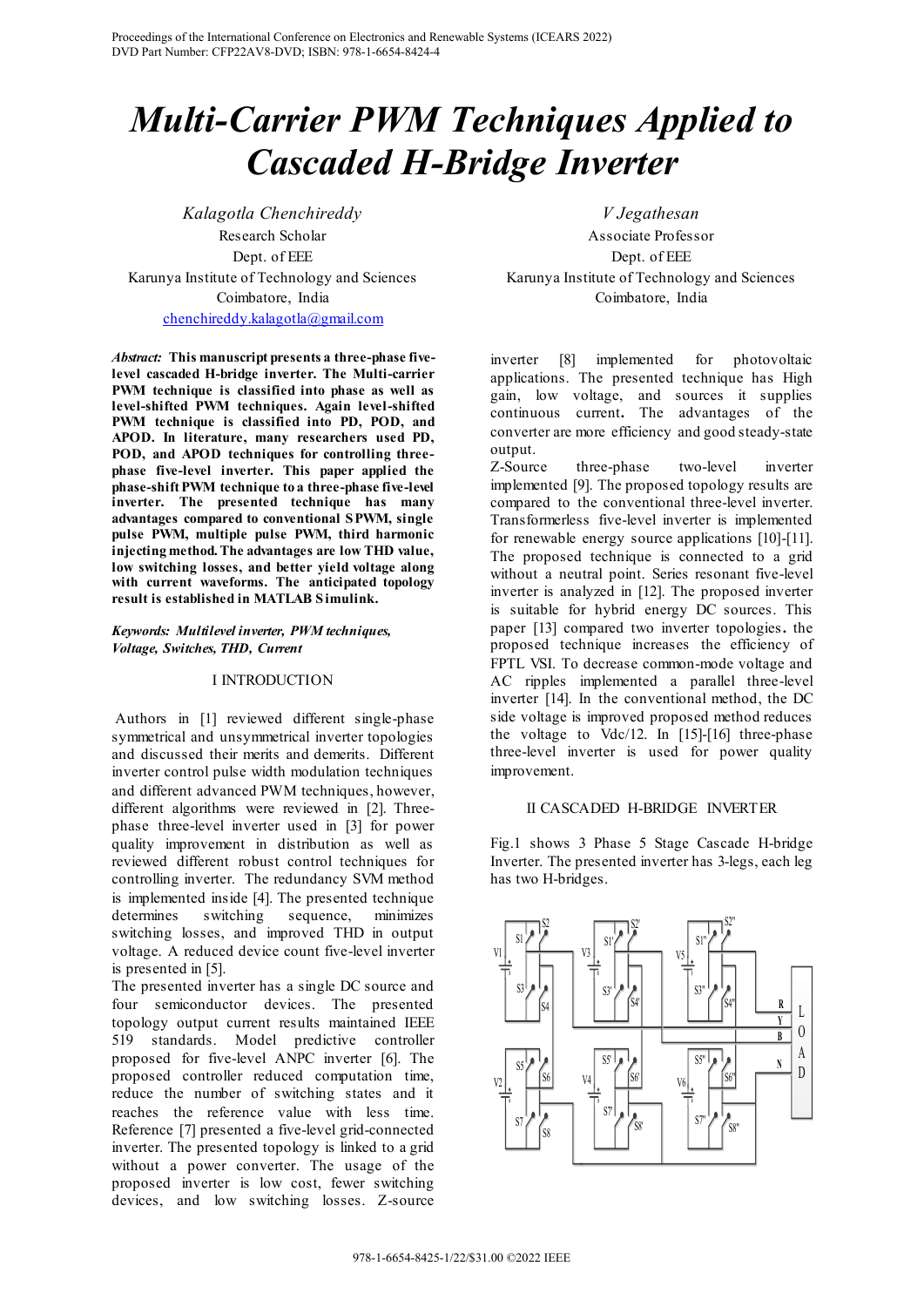#### Fig.1. 3-phase 5-stage cascaded H- bridge inverter.

This inverter S1 and S3 switches are complementary, these switches are controlled by carrier wave one. S2 and S4 switches are complementary; these switches are controlled by carrier 4. S5 and S7 switches are complementary; these switches are controlled by carrier wave three. S6 and S8 switches are complementary.

3 Phase 5 Stage Cascade H-bridge Inverter has 6 DC sources and a total of 24 switches. Each leg has two DC sources and 8 switches. One leg is assumed as R phase, the second leg is assumed as Y phase and the third leg is assumed as B phase. This three R, Y, and B phases are connected to balance Load.



Fig.2. MLI Mode I, II, and III of operation

Figure 2 shows the three operating modes of a multilevel inverter. In mode, I, the operating switch upper H-Bridge two upper switches ON, lower Switches are OFF. So it produces an output voltage level of zero.

In mode II, the operating switches, upper H-bridge two switches are ON, those switches are one and four remaining two switches are off. Lower Hbridge operation is also the same as upper Hbridge. So it produces a production voltage level at Vdc.

In mode III operation switches S1, S4, S5, and S6 turn ON in leg 1 and outstanding switches S2, S3, S7, and S8 turn OFF. So it produces an output voltage level at Vdc/2.





TABLE 1: SWITCHING SEQUENCE

|               | ∼                 |              |                |                |              |          |                  |              |                  |
|---------------|-------------------|--------------|----------------|----------------|--------------|----------|------------------|--------------|------------------|
| S5<br>S6      | Output<br>Voltage | S1           | S <sub>2</sub> | S <sub>3</sub> | S4           | S5       | S <sub>6</sub>   | S7           | S8               |
|               | $\mathbf{0}$      | н            |                | $\mathbf{0}$   | $\mathbf{0}$ |          |                  | $\mathbf{0}$ | $\mathbf{0}$     |
| ٠<br>S7<br>S8 | Vdc               | 1            | $\mathbf{0}$   | $\mathbf{0}$   | 1            | 1        | $\boldsymbol{0}$ | $\mathbf{0}$ |                  |
|               | Vdc/2             | 1            | $\mathbf{0}$   | $\mathbf{0}$   | 1            | 1        |                  | $\mathbf{0}$ | $\boldsymbol{0}$ |
| Mode 3        | -Vdc              | $\mathbf{0}$ |                |                | $\theta$     | $\theta$ |                  |              | $\mathbf{0}$     |
|               | $-Vdc/2$          | $\mathbf{0}$ | ı              |                | $\mathbf{0}$ | 1        |                  | $\theta$     | $\mathbf{0}$     |



Fig.4. Model Waveforms of 5- level inverter

III MULTI-CARRIER PWM TECHNIQUES This section presents how to control multilevel inverter output voltage using different PWM techniques. SPWM, single pulse PWM, multi-pulse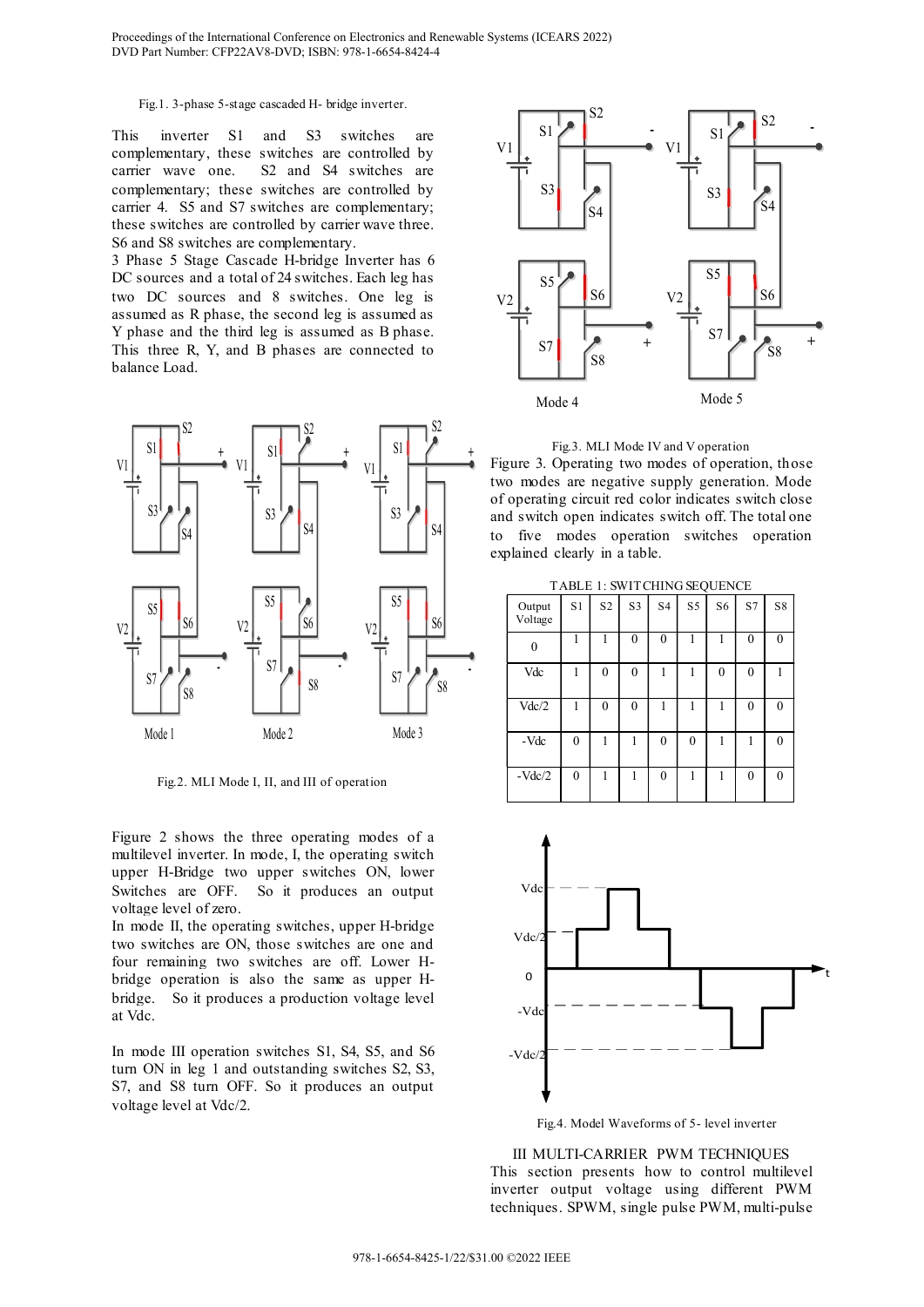modulation, selective harmonic elimination, and SVPWM. These techniques are used for controlling the single-phase and three-phase two-level as well as three-level inverters.

Different algorithms are used for controlling multilevel inverters. Space vector-based algorithm is a vector-based algorithm and it controls all in group .voltage levels based algorithm it is the timebased algorithm and it controls each phase individually.

The magnitude depends algorithms are classified into multicarrier PWM, hybrid modulation, SHE, and NLC. The hybrid modulation technique is used for asymmetric-type multilevel inverters. Selective harmonic elimination technique used for eliminating selected harmonics. Nearest level control technique used for when several levels high inverter.

Multicarrier PWM is an extension of the SPWM technique. Multicarrier PWM is classified into phase and level-shifted PWM. In the Phase shifted PWM technique, you need a multi-level inverter with a voltage level of "m" (m1) on the triangular carrier. "M" all carrier waves are the same amplitude (from 1 to -1).

Phase Shift PWM Technology - With a transport delay two neighboring carrier signals,

$$
\varphi_{cr} = \frac{360^{\circ}}{(m-1)} \qquad (1)
$$



Fig.5. multicarrier PWM technique



Fig.6. Multicarrier PWM technique logic



Fig.9.Alternate Phase Opposition Disposition PWM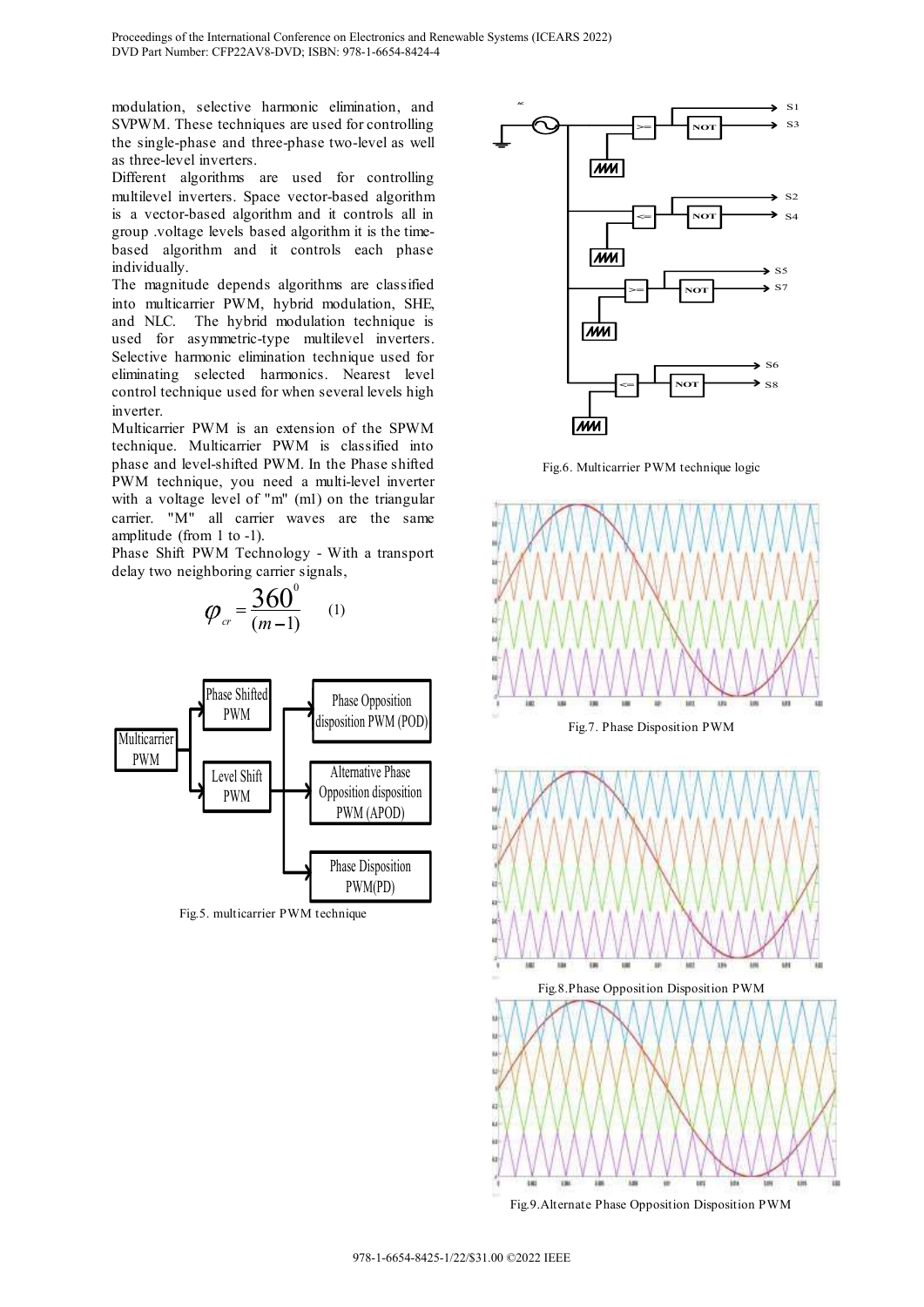Fig.7 represents the PD PWM technique. In this procedure, four transporter signals are in phase with the same magnitude and same frequency.

Fig.8 represents the POD PWM technique. In this method 1 and 2 transporter signal is in phase and 3 and 4 are in phase with the same magnitude and same frequency. Carrier signals 1, 3 and 2, 4 are 180 degrees out of phase.

Fig.9 represents the APOD PWM method. In this technique 1, 2, and 3, 4 carrier signals are 180 degrees out of phase with the same magnitude and frequency.



Fig.10 represents the Phase-shift PWM technique. In this technique, four transporter signals are having identical magnitude and frequency but any two carrier signals differ by 90 degrees phase shift.

| S.N            | Conventional PWM                                                                                                                       | Multi-carrier PWM                                                                         |
|----------------|----------------------------------------------------------------------------------------------------------------------------------------|-------------------------------------------------------------------------------------------|
| $\mathbf{o}$   |                                                                                                                                        |                                                                                           |
| 1.             | Conventional PWM<br>techniques are<br>SPWM, single<br>pulse PWM,<br>Multiple pulses<br>PWM, and third<br>harmonic injecting<br>method. | Multi-carrier PWM<br>techniques are level<br>shift and phase shift<br>PWM techniques.     |
| $\mathfrak{D}$ | These methods are<br>suitable for the<br>two-level inverter.                                                                           | These methods are<br>suitable for multilevel<br>inverters and higher-<br>level inverters. |
| 3              | This<br>method<br>switching losses<br>and power loss are<br>more.                                                                      | This method switches<br>losses are less.                                                  |



Fig.11 phase shift PWM carrier signal generator

Fig.11 represents the time shift PWM carrier signal generator. This circuit generates one triangular signal and three transport delay signals. Carrier signal starts at 0, transport delay 1 starts at 90 Degrees, transport delay 2 starts at 180 degrees, and transport delay 3 starts at 270 degrees.



Fig.12 phase shift PWM technique Matlab diagram Fig.12 represents the time shift PWM method. This circuit has four carrier signals T1, T2, T3, and T4 that are compared with a sine wave. The connected logic operator compared one carrier signal and one sine wave and generates a Pulse.



Fig.13. multilevel inverter three-phase output voltages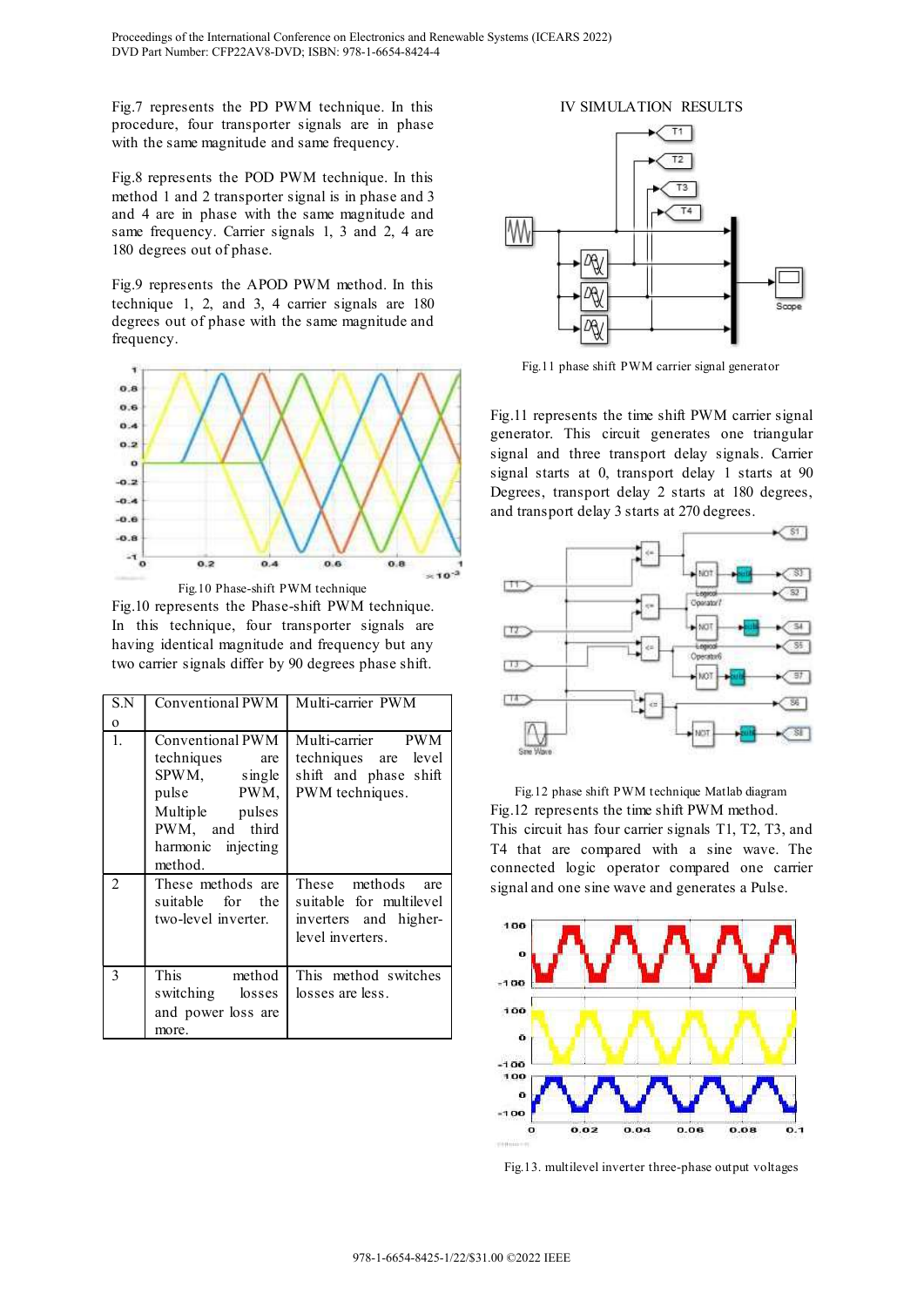

Fig.14. MLI output voltage and THD value



Fig.15. multilevel inverter three-phase line-line voltages



Fig.16. multilevel inverter three-phase current waveforms

Fig.13 shows the multilevel inverter three-phase output phase-phase voltages. The magnitude of peak to peak value is 100V. Fig.14 shows the multilevel inverter R phase output voltage and THD value. The THD value is 27.48%. Fig.15 shows the multilevel inverter three-phase line-line voltage. The magnitude of peak to peak voltage is 200V. Fig.16 shows multilevel inverter three-phase current waveforms. The magnitude of peak to peak current value is 1A. I conclude that the presented topology is very suitable for renewable energy sources, PV to grid integration, wind to the grid, and standalone applications. In literature, many researchers implemented three-phase inverter and five-level inverter separately but in this combined topology was implemented.

#### IV CONCLUSION

This paper presented a 3-phase five-stage cascaded H-bridge inverter. The proposed topology is controlled by the phase-shift PWM technique. The presented technique has many advantages compared to conventional PWM techniques like SPWM, single pulse PWM, multiple pulses PWM, third harmonic injecting method. The advantages are low THD in output voltage, low switching losses, and better production voltage and current waveforms. The planned topology result is demonstrated in MATLAB Simulink.

## References

- [1] Chenchireddy, K., Jegathesan, V., & Ashok Kumar, L. (2020). Different topologies of inverter: a literature survey. Innovations in Electrical and Electronics Engineering, 35-43.
- [2] Chenchireddy, K., & Jegathesan, V. (2021). A Review Paper on the Elimination of Low-Order Harmonics in Multilevel Inverters Using Different Modulation Techniques. Inventive Communication and Computational Technologies, 961-971.
- [3] Chenchireddy, K., Kumar, V., Sreejyothi, K. R., & Tejaswi, P. (2021, December). A Review on D-STATCOM Control Techniques for Power Quality Improvement in Distribution. In 2021 5th International Conference on Electronics, Communication and Aerospace Technology (ICECA) (pp. 201-208). IEEE.
- [4] Yu, Y., Li, X., & Wei, L. (2020). Fault tolerant control of five-level inverter based on redundancy space vector optimization and topology reconfigruation. IEEE Access, 8, 194342-194350.
- [5] Q. Chen, J. Pan, S. Liu, G. Chen, and J. Xiong, "New Type Single-Supply Four-Switch Five-Level Inverter With Frequency Multiplication Capability," in IEEE Access, vol. 8, pp. 203347-203357, 2020
- [6] Liu, Z., Xia, Z., Li, D., Wang, Y., & Li, F. (2020). An optimal model predictive control method for fivelevel active NPC inverter. IEEE Access, 8, 221414- 221423.
- [7] R. Barzegarkhoo, Y. P. Siwakoti, R. P. Aguilera, M. N. H. Khan, S. S. Lee, and F. Blaabjerg, "A Novel Dual-Mode Switched-Capacitor Five-Level Inverter With Common-Ground Transformerless Concept," in IEEE Transactions on Power Electronics, vol. 36, no. 12, pp. 13740-13753, Dec. 2021
- [8] Jagan, V., & Das, S. (2016, March). Two-tapped inductor quasi impedance source inverter (2TLqZSI) for PV applications. In 2016 IEEE 6th International Conference on Power Systems (ICPS) (pp. 1-6). IEEE.
- [9] V. Jagan, J. Kotturu and S. Das, "Enhanced-Boost Quasi-Z-Source Inverters With Two-Switched Impedance Networks," in IEEE Transactions on Industrial Electronics, vol. 64, no. 9, pp. 6885-6897, Sept. 2017
- [10] Grigoletto, F. B. (2019). Five-level transformerless inverter for single-phase solar photovoltaic applications. IEEE Journal of Emerging and Selected Topics in Power Electronics, 8(4), 3411-3422.
- [11] Bharath, G. V., Hota, A., & Agarwal, V. (2019). A new family of  $1-\varphi$  five-level transformerless inverters for solar PV applications. IEEE Transactions on Industry Applications, 56(1), 561- 569.